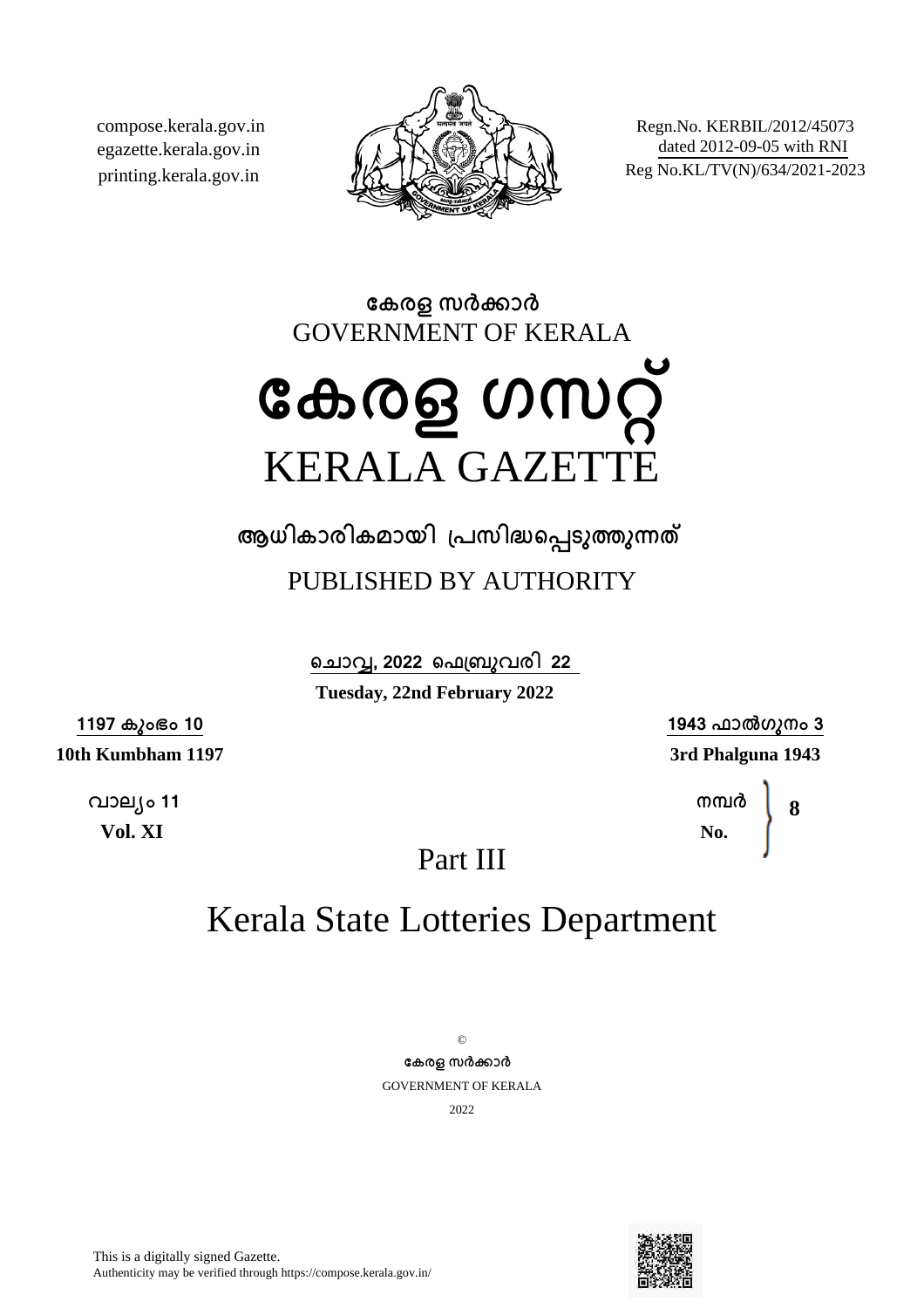No. Pub.2/1/2021/SLTY. *24th December 2021.*

RESULTS OF NIRMAL LOTTERY No. NR–256th DRAW HELD ON 24-12-2021, 3 PM AT GORKY BHAVAN, NEAR BAKERY JUNCTION, THIRUVANANTHAPURAM

| I Prize— $\bar{\xi}$ 70,00,000                 | NA-120995 (Pattambi)       |                                |                     |  |
|------------------------------------------------|----------------------------|--------------------------------|---------------------|--|
| CONSOLATION PRIZE— $\bar{\xi}$ 8,000 NB—120995 |                            | $NC - 120995$                  | ND-120995 NE-120995 |  |
|                                                | NF-120995                  | NG-120995                      | NH-120995 NJ-120995 |  |
|                                                | NK—120995                  | NL—120995                      | NM-120995           |  |
| II Prize— $\bar{z}$ 10,00,000                  | $NF - 520470$ (Guruvayoor) |                                |                     |  |
| III Prize— $\bar{\bar{\xi}}$ 1,00,000          |                            | NA-711072 (Neyyattinkara)      |                     |  |
|                                                | NB-658307 (Guruvayoor)     |                                |                     |  |
|                                                | NC-399666 (Kollam)         |                                |                     |  |
|                                                | ND-699782 (Payyanur)       |                                |                     |  |
|                                                | NE-669783 (Vadakara)       |                                |                     |  |
|                                                | NF-817786 (Ernakulam)      |                                |                     |  |
|                                                | NG-429108 (Kollam)         |                                |                     |  |
|                                                | NH-497503 (Pattambi)       |                                |                     |  |
|                                                | $NJ - 247910$ (Malappuram) |                                |                     |  |
|                                                |                            | NK-206792 (Thiruvananthapuram) |                     |  |
|                                                | NL-674457 (Palakkad)       |                                |                     |  |
|                                                |                            |                                |                     |  |

NM—615742 (Malappuram)

| IV PRIZE $\overline{\mathbf{z}}$ 5,000 | 0409<br>3547<br>9635                                                         | 0623<br>3871<br>9739                                                         | 0690<br>4327                                                                 | 0903<br>6456                                                                 | 2374<br>6776                                                                 | 2723<br>8482                                                                 | 2912<br>9016                                                                 | 3423<br>9190                                                         |
|----------------------------------------|------------------------------------------------------------------------------|------------------------------------------------------------------------------|------------------------------------------------------------------------------|------------------------------------------------------------------------------|------------------------------------------------------------------------------|------------------------------------------------------------------------------|------------------------------------------------------------------------------|----------------------------------------------------------------------|
| V PRIZE–₹ 1,000                        | 0189<br>2547<br>3897<br>6568<br>8142                                         | 0307<br>3037<br>3990<br>6739<br>8800                                         | 0541<br>3059<br>4480<br>6787<br>9005                                         | 0756<br>3071<br>4583<br>6792<br>9589                                         | 0957<br>3092<br>5355<br>7269                                                 | 1184<br>3249<br>5794<br>7366                                                 | 1890<br>3426<br>6398<br>7443                                                 | 2417<br>3652<br>6440<br>8030                                         |
| VI Prize— $\bar{\bar{\xi}}$ 500        | 0090<br>1375<br>2024<br>3152<br>4833<br>5798<br>6650<br>7407<br>8070<br>8977 | 0357<br>1385<br>2382<br>3520<br>4852<br>6087<br>7045<br>7489<br>8098<br>9084 | 0361<br>1606<br>2516<br>3675<br>4908<br>6116<br>7099<br>7616<br>8197<br>9191 | 0552<br>1611<br>2622<br>3729<br>5033<br>6495<br>7158<br>7645<br>8282<br>9196 | 0721<br>1619<br>2691<br>3844<br>5241<br>6511<br>7176<br>7691<br>8367<br>9470 | 0762<br>1667<br>2926<br>3908<br>5249<br>6540<br>7179<br>7903<br>8784<br>9540 | 0771<br>1732<br>3070<br>4187<br>5309<br>6552<br>7294<br>7914<br>8820<br>9813 | 1018<br>1859<br>3077<br>4560<br>5640<br>6601<br>7314<br>8024<br>8929 |

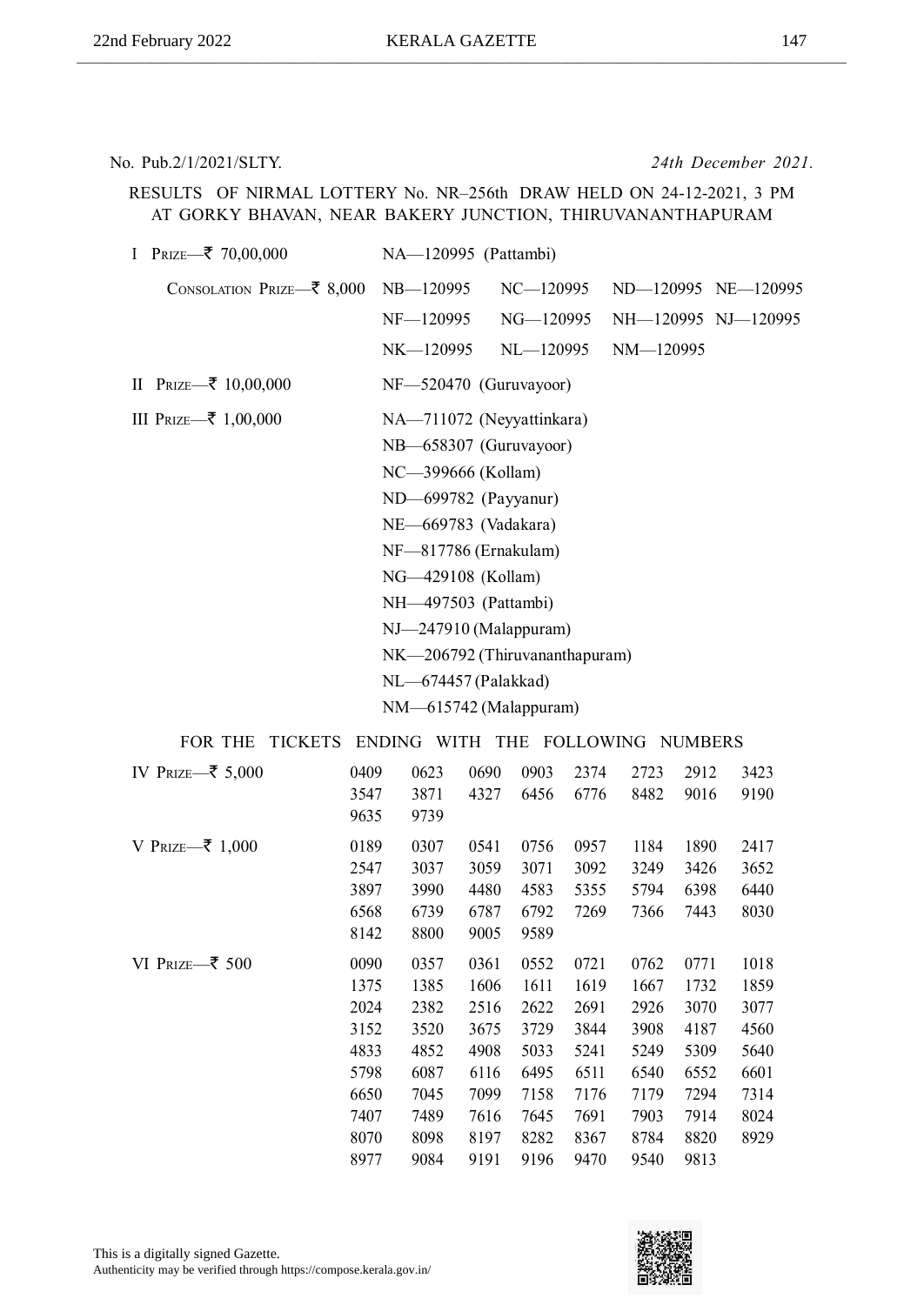| VII Prize—₹ 100 | 0222 | 0250 | 0397 | 0463 | 0606 | 0663 | 0682 | 0834 |
|-----------------|------|------|------|------|------|------|------|------|
|                 | 0886 | 0977 | 1105 | 1168 | 1337 | 1383 | 1428 | 1438 |
|                 | 1486 | 1551 | 1650 | 1682 | 1688 | 1849 | 1889 | 2051 |
|                 | 2074 | 2285 | 2306 | 2430 | 2563 | 2566 | 2572 | 2733 |
|                 | 2742 | 2821 | 2825 | 2917 | 3290 | 3332 | 3532 | 3578 |
|                 | 3691 | 3748 | 3821 | 3891 | 3948 | 4142 | 4256 | 4385 |
|                 | 4396 | 4528 | 4541 | 4576 | 4597 | 4745 | 4832 | 4939 |
|                 | 4987 | 5081 | 5158 | 5338 | 5359 | 5422 | 5512 | 5550 |
|                 | 5608 | 5659 | 5667 | 5715 | 5755 | 5858 | 5894 | 6095 |
|                 | 6149 | 6155 | 6209 | 6212 | 6224 | 6242 | 6300 | 6311 |
|                 | 6441 | 6494 | 6630 | 6662 | 6744 | 6807 | 6857 | 6911 |
|                 | 6917 | 7034 | 7122 | 7130 | 7150 | 7276 | 7334 | 7456 |
|                 | 7522 | 7533 | 7538 | 7787 | 7945 | 8167 | 8484 | 8535 |
|                 | 8716 | 8761 | 9030 | 9225 | 9242 | 9335 | 9599 | 9612 |
|                 | 9620 | 9654 | 9656 | 9669 | 9710 | 9733 | 9765 | 9820 |
|                 | 9821 | 9829 |      |      |      |      |      |      |

Vikas Bhavan, Thiruvananthapuram, Kerala-695 033.

Phone : Director-0471-2305230 Office —0471-2305193 Fax :  $\frac{1}{2}$  0471-2301740  $\left\{ \right.$ 

www.kerala.gov.in www.keralalotteries.com

MAYA N. PILLAY, *Deputy Director, Directorate of State Lotteries.*

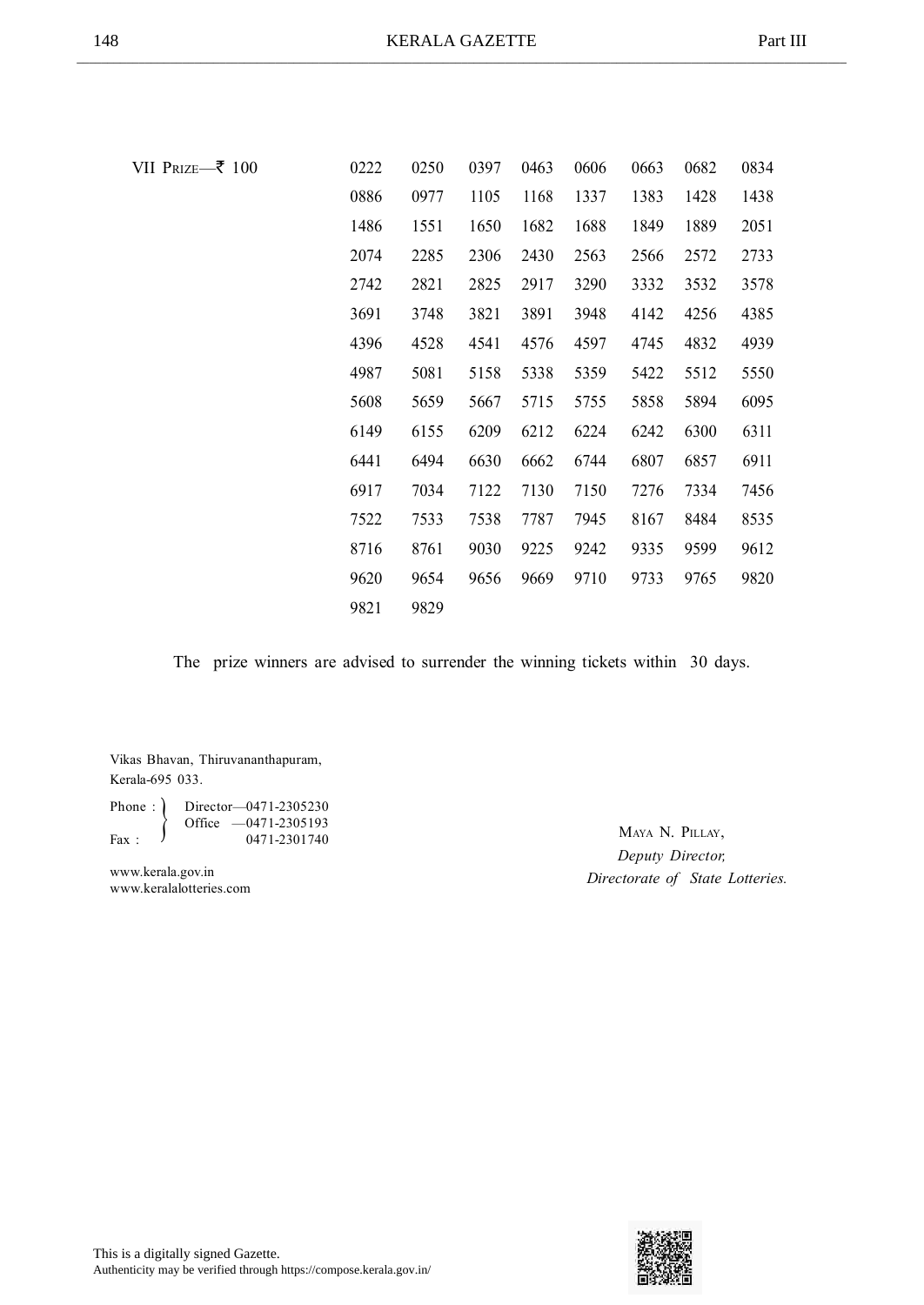No. SLTY/1/2021-PUB2. *25th December 2021.*

#### RESULTS OF KARUNYA LOTTERY No. KR-529th DRAW HELD ON 25-12-2021, 3 P. M. AT GORKY BHAVAN, NEAR BAKERY JUNCTION, THIRUVANANTHAPURAM

| I PRIZE— $\bar{\xi}$ 80,00,000              | $KZ$ —658476 (Vadakara)                                                                                                                                                                                                                                                                                                                            |
|---------------------------------------------|----------------------------------------------------------------------------------------------------------------------------------------------------------------------------------------------------------------------------------------------------------------------------------------------------------------------------------------------------|
| CONSOLATION PRIZE- $\bar{\mathbf{z}}$ 8,000 | KN—658476 KO—658476 KP—658476<br>KR—658476 KS—658476<br>KT—658476<br>KU-658476 KV-658476 KW-658476<br>KX-658476 KY-658476                                                                                                                                                                                                                          |
| II Prize—₹ 5,00,000                         | KP-681710 (Kannur)                                                                                                                                                                                                                                                                                                                                 |
| III $\text{Prize} \rightarrow 1,00,000$     | $KN - 682325$ (Kannur)<br>KO-772005 (Pathanamthitta)<br>KP-244918 (Pathanamthitta)<br>KR-799066 (Malappuram)<br>$KS$ -279006 (Irinjalakuda)<br>$KT-654995$ (Punalur)<br>KU-842112 (Kollam)<br>$KV\_365004$ (Ernakulam)<br>KW—125257 (Irinjalakuda)<br>$\text{KX}$ -253078 (Ernakulam)<br>$KY$ <sup>210454</sup> (Thrissur)<br>KZ-301243 (Thrissur) |

| IV PRIZE $\overline{\mathbf{z}}$ 5,000 | 0605<br>6332<br>8090                                                                         | 1535<br>6369<br>8511                                                                         | 1979<br>6511<br>8977                                                                         | 3151<br>6534<br>9449                                                                 | 3782<br>7483                                                                         | 4193<br>7922                                                                         | 5795<br>8009                                                                         |
|----------------------------------------|----------------------------------------------------------------------------------------------|----------------------------------------------------------------------------------------------|----------------------------------------------------------------------------------------------|--------------------------------------------------------------------------------------|--------------------------------------------------------------------------------------|--------------------------------------------------------------------------------------|--------------------------------------------------------------------------------------|
| V PRIZE $\overline{\mathbf{z}}$ 2,000  | 0514<br>8160                                                                                 | 1241<br>8702                                                                                 | 2175<br>8971                                                                                 | 2302                                                                                 | 4651                                                                                 | 4950                                                                                 | 7399                                                                                 |
| VI PRIZE $\overline{\mathbf{z}}$ 1,000 | 0020<br>5597                                                                                 | 0322<br>5762                                                                                 | 1040<br>5883                                                                                 | 2711<br>6275                                                                         | 4237<br>7337                                                                         | 4446<br>7460                                                                         | 4575<br>9785                                                                         |
| VII PRIZE—₹ 500                        | 0093<br>0842<br>1453<br>2252<br>2704<br>3629<br>4353<br>5264<br>6499<br>7799<br>9116<br>9611 | 0243<br>0845<br>1459<br>2360<br>2886<br>3792<br>4394<br>5290<br>6721<br>7949<br>9165<br>9753 | 0626<br>1068<br>1607<br>2469<br>2896<br>3799<br>4810<br>5944<br>6987<br>7982<br>9220<br>9863 | 0688<br>1125<br>1949<br>2480<br>2930<br>3856<br>4831<br>5964<br>7006<br>8129<br>9313 | 0700<br>1162<br>1976<br>2626<br>3104<br>4008<br>4851<br>6084<br>7071<br>8631<br>9341 | 0736<br>1181<br>2048<br>2663<br>3201<br>4063<br>5071<br>6257<br>7455<br>8798<br>9493 | 0755<br>1446<br>2214<br>2684<br>3517<br>4236<br>5198<br>6282<br>7647<br>8880<br>9569 |

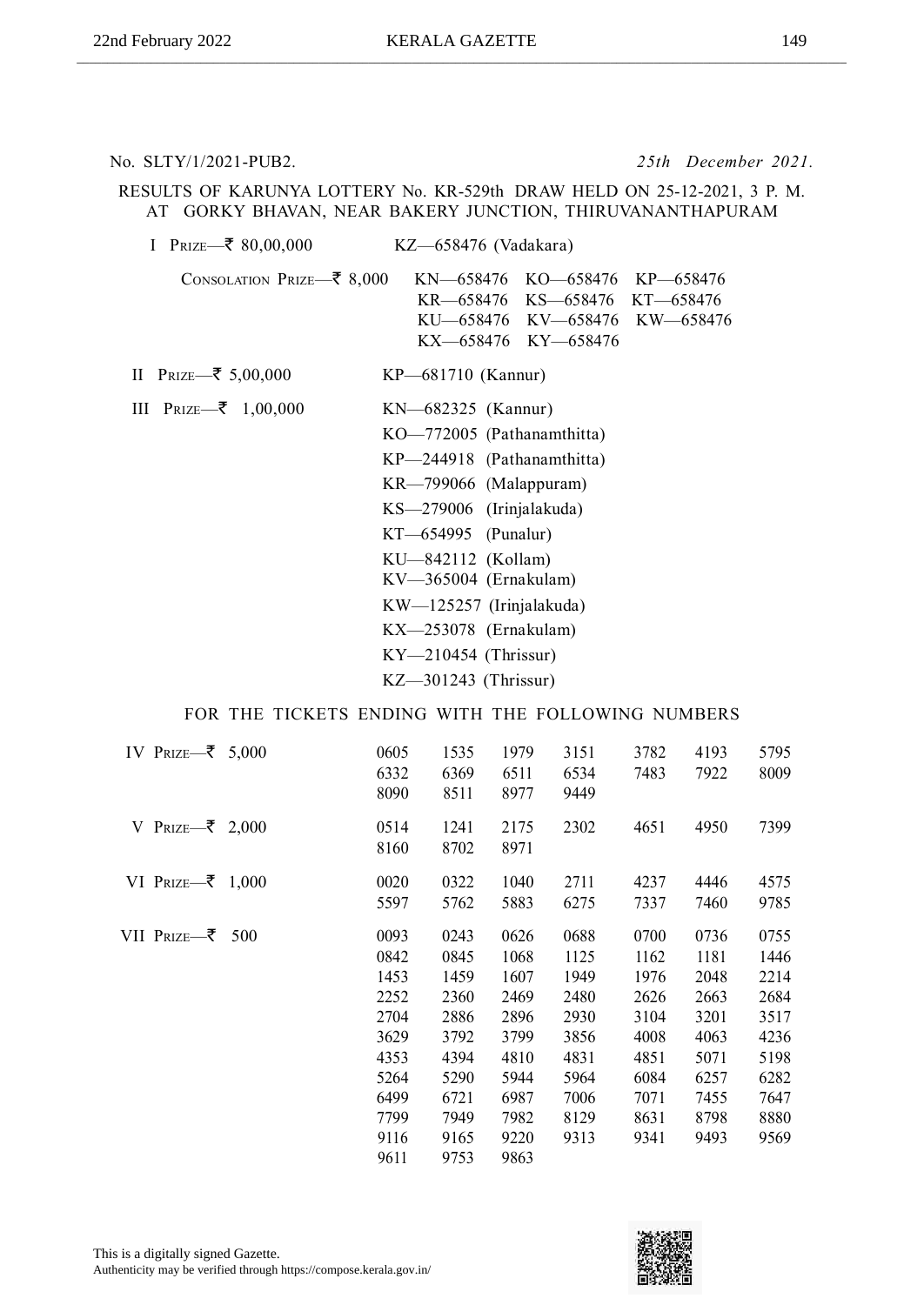VIII  $Prize \rightarrow 100$ 

| 0101 | 0102 | 0264 | 0354 | 0358 | 0410 | 0415 |
|------|------|------|------|------|------|------|
| 0426 | 0434 | 0497 | 0500 | 0604 | 0635 | 0712 |
| 0756 | 0822 | 0907 | 1175 | 1254 | 1297 | 1323 |
| 1482 | 1487 | 1575 | 1692 | 1736 | 1739 | 1773 |
| 1792 | 1814 | 1843 | 1953 | 1958 | 2043 | 2194 |
| 2239 | 2290 | 2332 | 2335 | 2346 | 2375 | 2393 |
| 2403 | 2438 | 2501 | 2546 | 2550 | 2566 | 2574 |
| 2599 | 2616 | 2713 | 2733 | 3062 | 3293 | 3392 |
| 3439 | 3724 | 3790 | 3803 | 3934 | 4069 | 4116 |
| 4187 | 4278 | 4297 | 4368 | 4691 | 4740 | 4891 |
| 5121 | 5172 | 5252 | 5258 | 5314 | 5442 | 5490 |
| 5505 | 6210 | 6431 | 6456 | 6552 | 6570 | 6586 |
| 6610 | 6631 | 6656 | 6708 | 6725 | 6758 | 6927 |
| 6944 | 7044 | 7059 | 7143 | 7195 | 7211 | 7315 |
| 7752 | 7946 | 7996 | 8013 | 8106 | 8155 | 8171 |
| 8190 | 8225 | 8290 | 8351 | 8442 | 8510 | 8540 |
| 8725 | 8730 | 8775 | 8843 | 8855 | 8928 | 9268 |
| 9355 | 9592 | 9599 | 9957 | 9960 |      |      |

The prize winners are advised to surrender the winning tickets within 30 days.

Vikas Bhavan, Thiruvananthapuram, Kerala-695 033.

|       | Phone: $\int$ Director-0471-2305230 |
|-------|-------------------------------------|
|       | Office $-0471-2305193$              |
| Fax · | 0471-2301740                        |

www.kerala.gov.in www.keralalotteries.com

SURENDRAN, B., *Deputy Director, Directorate of State Lotteries.*

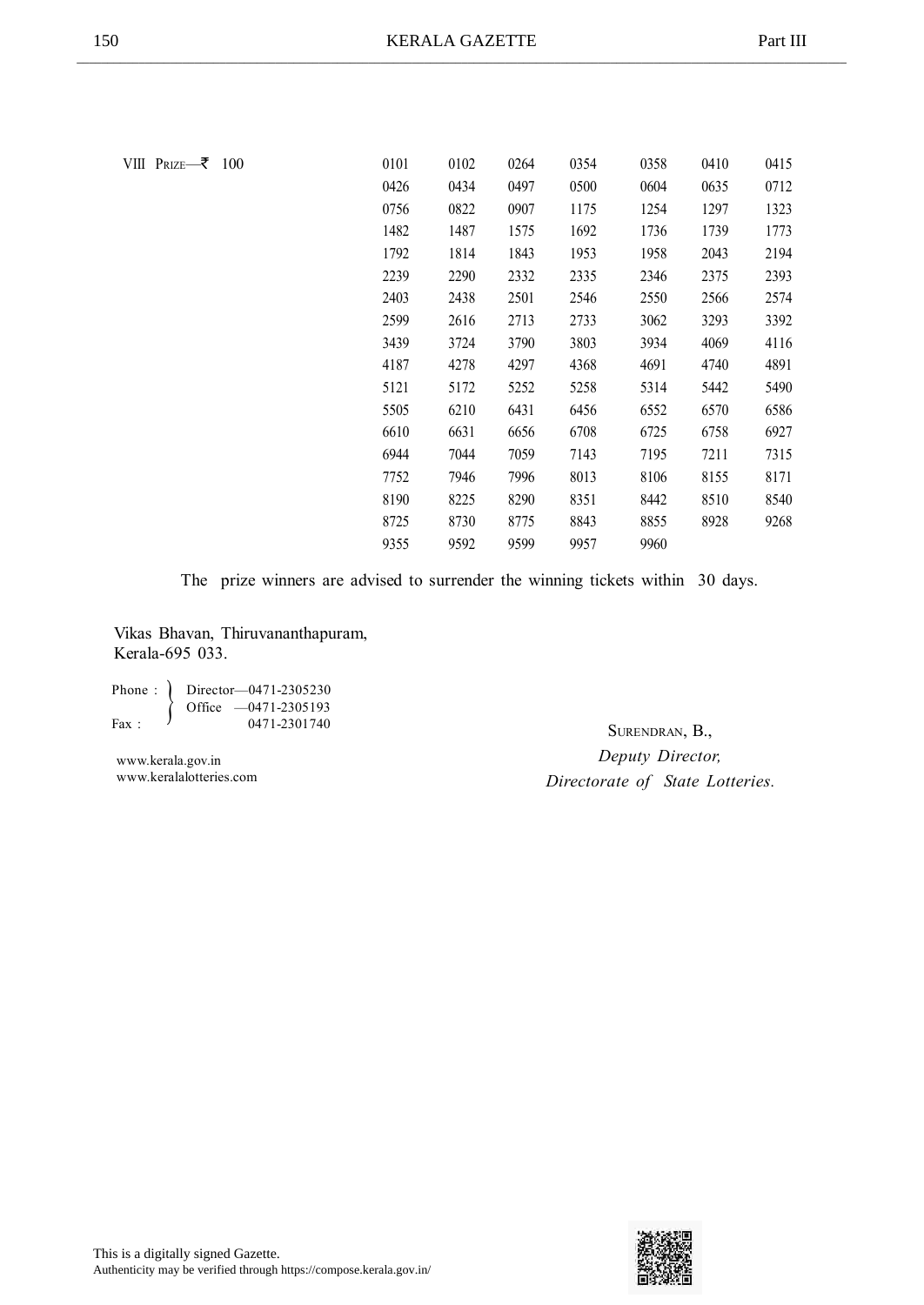No. Pub.2/1/2021/SLTY. *27th December 2021.*

#### RESULTS OF WIN-WIN LOTTERY No. W-648th DRAW HELD ON 27-12-2021, AT 3 P. M. AT GORKY BHAVAN, NEAR BAKERY JUNCTION, THIRUVANANTHAPURAM

| I PRIZE $\overline{\mathbf{z}}$ 75,00,000   | WL-698527 (Punalur)                                                                                                                                                                                                                                                                                                                  |
|---------------------------------------------|--------------------------------------------------------------------------------------------------------------------------------------------------------------------------------------------------------------------------------------------------------------------------------------------------------------------------------------|
| CONSOLATION PRIZE- $\bar{\mathbf{z}}$ 8,000 | WB-698527<br>WC-698527<br>WA-698527<br>WD-698527<br>WE-653659<br>WF-653659<br>WG—698527<br>WH—698527<br>WJ-698527<br>WK-698527<br>WM-698527                                                                                                                                                                                          |
| II PRIZE— $\bar{z}$ 5,00,000                | WK-846989 (Cherthala)                                                                                                                                                                                                                                                                                                                |
| III PRIZE—₹ 1,00,000                        | WA-448818 (Thiruvananthapuram)<br>WB-407674 (Palakkad)<br>WC-279807 (Irinjalakuda)<br>WD-808189 (Pathanamthitta)<br>WE-876967 (Adoor)<br>WF-160873 (Pathanamthitta)<br>WG-139474 (Neyyattinkara)<br>WH-300445 (Malappuram)<br>$WJ -248911$ (Alappuzha)<br>WK-207576 (Thrissur)<br>WL-445056 (Neyyattinkara)<br>WM-653461 (Cherthala) |

| IV PRIZE— $\bar{\xi}$ 5,000             | 0077<br>4269<br>9280 | 1398<br>4560<br>9365 | 1570<br>6164<br>9502 | 1757<br>6318<br>9890 | 2597<br>6743 | 2647<br>7291 | 3615<br>9078 |
|-----------------------------------------|----------------------|----------------------|----------------------|----------------------|--------------|--------------|--------------|
| V PRIZE $\overline{\mathcal{Z}}$ 2,000  | 1177<br>8370         | 2450<br>8783         | 2619<br>9683         | 3347                 | 3587         | 4462         | 5578         |
| VI PRIZE $\overline{\mathcal{Z}}$ 1,000 | 0076<br>6193         | 0629<br>6468         | 1687<br>8329         | 2045<br>8677         | 3902<br>9026 | 4428<br>9076 | 6015<br>9656 |

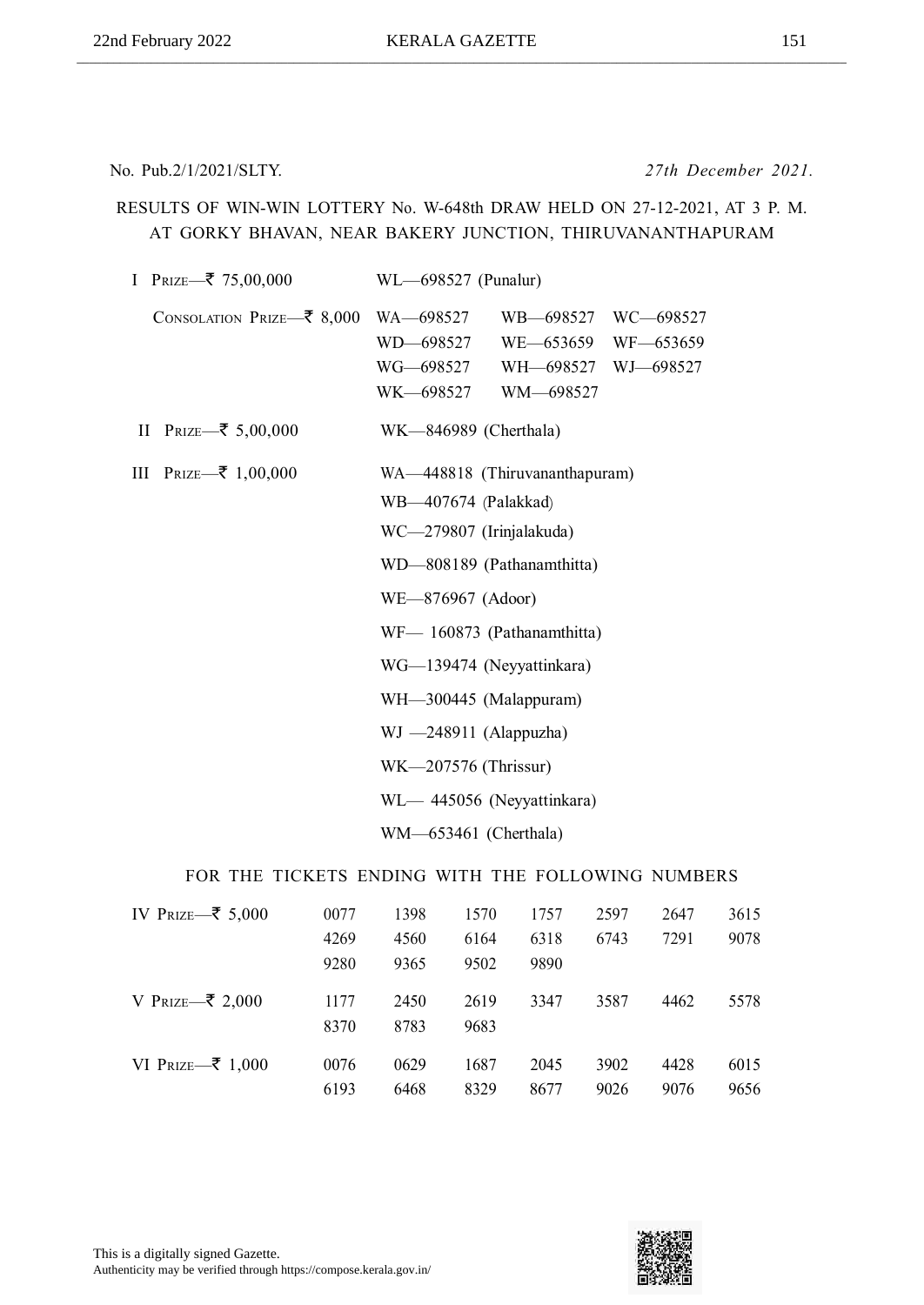| VII PRIZE-₹ 500  | 0379 | 0653 | 0765 | 0847 | 1027 | 1061 | 1228 |
|------------------|------|------|------|------|------|------|------|
|                  | 1248 | 1252 | 1282 | 1395 | 1461 | 1540 | 1590 |
|                  | 1603 | 1626 | 1712 | 1823 | 1916 | 1922 | 2180 |
|                  | 2327 | 2329 | 2361 | 2401 | 2569 | 2640 | 2677 |
|                  | 2690 | 2762 | 2950 | 2972 | 3117 | 3267 | 3427 |
|                  | 3479 | 3515 | 3829 | 4094 | 4216 | 4522 | 4880 |
|                  | 4951 | 4953 | 4955 | 4965 | 5142 | 5324 | 5365 |
|                  | 5559 | 5618 | 5661 | 5759 | 5816 | 5873 | 6091 |
|                  | 6131 | 6145 | 6313 | 6326 | 6406 | 6641 | 7049 |
|                  | 7288 | 7427 | 7582 | 7974 | 8152 | 8359 | 8464 |
|                  | 8662 | 8976 | 9196 | 9202 | 9309 | 9438 | 9464 |
|                  | 9543 | 9647 | 9669 | 9865 | 9946 |      |      |
| VIII Prize—₹ 100 | 0061 | 0065 | 0172 | 0248 | 0326 | 0328 | 0351 |
|                  | 0414 | 0456 | 0477 | 0596 | 0780 | 1010 | 1023 |
|                  | 1033 | 1274 | 1322 | 1378 | 1411 | 1526 | 1625 |
|                  | 1778 | 1877 | 2019 | 2124 | 2128 | 2163 | 2412 |
|                  | 2664 | 2884 | 2890 | 2992 | 3073 | 3099 | 3107 |
|                  | 3210 | 3270 | 3292 | 3294 | 3389 | 3518 | 3574 |
|                  | 3656 | 3841 | 3877 | 4115 | 4165 | 4196 | 4240 |
|                  | 4338 | 4455 | 4467 | 4551 | 4573 | 4684 | 4848 |
|                  | 4924 | 5069 | 5311 | 5381 | 5419 | 5490 | 5517 |
|                  | 5639 | 5743 | 5792 | 5809 | 5861 | 5869 | 6047 |
|                  | 6062 | 6068 | 6233 | 6430 | 6565 | 6569 | 6679 |
|                  | 6701 | 6721 | 6776 | 6847 | 6930 | 7031 | 7060 |
|                  | 7164 | 7211 | 7262 | 7304 | 7315 | 7329 | 7340 |
|                  | 7342 | 7372 | 7438 | 7772 | 7982 | 8029 | 8073 |
|                  | 8175 | 8251 | 8267 | 8269 | 8335 | 8493 | 8501 |
|                  | 8689 | 8725 | 8784 | 8829 | 8997 | 9012 | 9052 |
|                  | 9093 | 9103 | 9136 | 9166 | 9176 | 9236 | 9316 |
|                  | 9490 | 9639 | 9653 | 9663 | 9681 | 9797 | 9957 |

Vikas Bhavan, Thiruvananthapuram, Kerala-695 033.

Phone : ) Director-0471-2305230  $\left\{\n \begin{array}{ccc}\n \text{7} & 0 & \text{8} \\
\text{7} & 0 & \text{9} \\
\text{8} & 0 & \text{1} \\
\text{9} & 0 & \text{1} \\
\text{10} & 0 & \text{1} \\
\text{11} & 0 & \text{10} \\
\text{12} & 0 & \text{10} \\
\text{13} & 0 & \text{10} \\
\text{14} & 0 & \text{10} \\
\text{15} & 0 & \text{10} \\
\text{16} & 0 & \text{10} \\
\text{17} & 0 & \text{10} \\
\text{18} & 0 & \text$ 

www.kerala.gov.in www.keralalotteries.com

AJI JAYAKUMAR, *Deputy Director, Directorate of State Lotteries.*

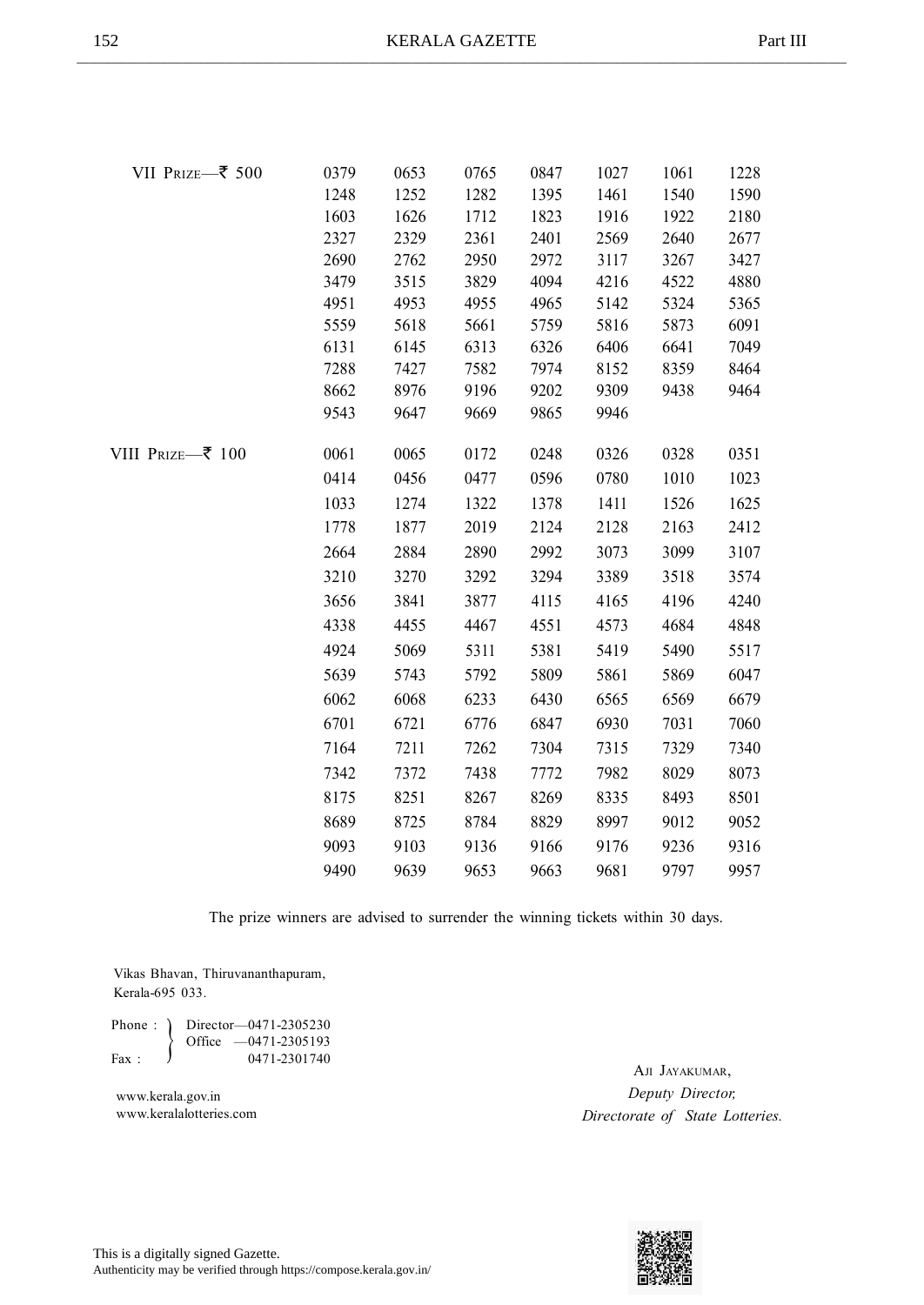No. Pub.2/1/2021/SLTY. *28th December 2021.*

#### RESULTS OF STHREE SAKTHI LOTTERY No. SS-293rd DRAW HELD ON 28-12-2021, 3 P.M. AT GORKY BHAVAN, NEAR BAKERY JUNCTION, THIRUVANANTHAPURAM

| PRIZE-₹ 75,00,000<br>$\mathbf I$                  |                                                              |                                                              |                                                              | SE-573057 (Malappuram)                               |                                                      |                                                      |                                                      |
|---------------------------------------------------|--------------------------------------------------------------|--------------------------------------------------------------|--------------------------------------------------------------|------------------------------------------------------|------------------------------------------------------|------------------------------------------------------|------------------------------------------------------|
| CONSOLATION PRIZE–₹ 8,000                         |                                                              |                                                              | SA-573057<br>SD-573057<br>SH-573057<br>SL-573057             | SB-573057<br>SF-573057<br>SJ-573057<br>SM-573057     |                                                      | $SC - 573057$<br>SG-573057<br>SK-573057              |                                                      |
| PRIZE–₹ 10,00,000<br>$\mathbf{I}$                 |                                                              |                                                              |                                                              | SK-168586 (Thiruvananthapuram)                       |                                                      |                                                      |                                                      |
| FOR THE TICKETS ENDING WITH THE FOLLOWING NUMBERS |                                                              |                                                              |                                                              |                                                      |                                                      |                                                      |                                                      |
| III PRIZE $\overline{\mathbf{z}}$ 5,000           | 0890<br>4462<br>7360                                         | 1869<br>4832<br>7769                                         | 2084<br>5560<br>8549                                         | 2160<br>5862<br>9097                                 | 2509<br>6173                                         | 2726<br>6259                                         | 3781<br>6674                                         |
| IV PRIZE–₹ 2,000                                  | 1437<br>7898                                                 | 1889<br>8777                                                 | 2587<br>9214                                                 | 2843                                                 | 3632                                                 | 3727                                                 | 3945                                                 |
| PRIZE–₹ 1,000<br>V                                | 0412<br>2917<br>6851                                         | 0954<br>3223<br>7905                                         | 0980<br>3241<br>9054                                         | 1083<br>3379<br>9164                                 | 1725<br>5521<br>9976                                 | 1948<br>5525<br>9980                                 | 2246<br>5779                                         |
| VI PRIZE-₹ 500                                    | 0070<br>1169<br>2221<br>3201<br>4923<br>6548<br>8330<br>9226 | 0150<br>1300<br>2281<br>3891<br>5001<br>6943<br>8595<br>9762 | 0320<br>1767<br>2551<br>4060<br>5240<br>7015<br>8650<br>9997 | 0553<br>1778<br>2566<br>4392<br>5469<br>7440<br>8712 | 0722<br>1895<br>2745<br>4489<br>5497<br>7441<br>8809 | 0836<br>1921<br>2773<br>4818<br>6126<br>7691<br>8939 | 0862<br>2164<br>2951<br>4819<br>6269<br>8247<br>9115 |
| VII PRIZE–₹ 200                                   | 0053<br>1305<br>2311<br>3511                                 | 0390<br>1590<br>2460<br>3706                                 | 0545<br>1655<br>2523<br>3712                                 | 0549<br>1766<br>2607<br>4211                         | 0587<br>1862<br>2859<br>4308                         | 0934<br>1950<br>2871<br>4692                         | 1297<br>2095<br>3258<br>4936                         |

8676 9143 9338



5347 5400 5758 5809 5910 6097 6336 6709 6754 6850 7901 8184 8438 8555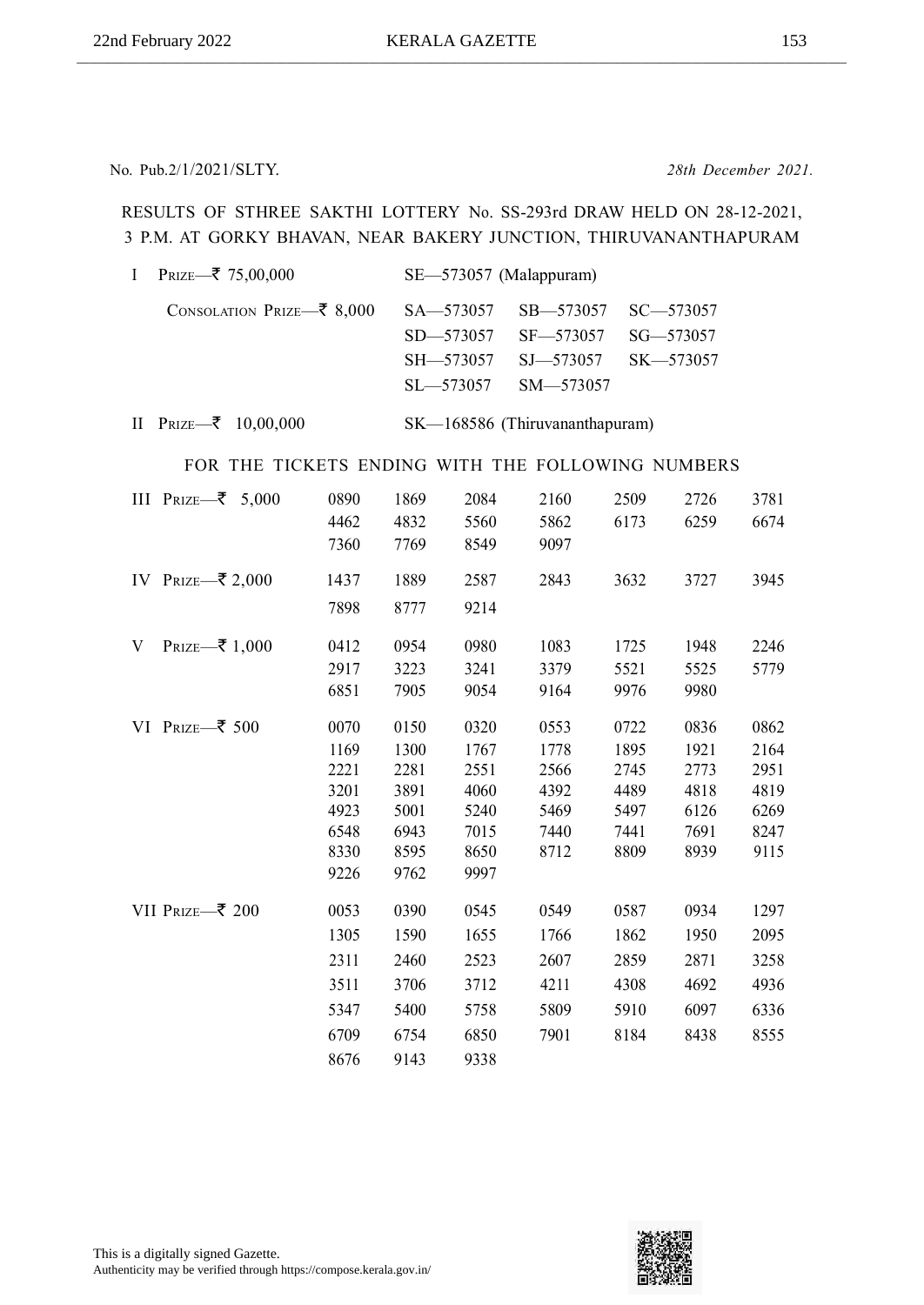| VIII Prize—₹ 100 | 0135 | 0191 | 0685 | 0687 | 0688 | 0904 | 1023 |
|------------------|------|------|------|------|------|------|------|
|                  | 1055 | 1173 | 1276 | 1410 | 1454 | 1493 | 1494 |
|                  | 1544 | 1754 | 1905 | 1945 | 1963 | 1983 | 1995 |
|                  | 2001 | 2005 | 2075 | 2346 | 2469 | 2495 | 2501 |
|                  | 2515 | 2552 | 2554 | 2585 | 2652 | 2691 | 2810 |
|                  | 2866 | 2888 | 2897 | 2932 | 3200 | 3205 | 3338 |
|                  | 3359 | 3364 | 3411 | 3425 | 3464 | 3575 | 3585 |
|                  | 3780 | 3862 | 3884 | 3917 | 4548 | 4606 | 4635 |
|                  | 4641 | 4863 | 5126 | 5187 | 5216 | 5318 | 5511 |
|                  | 5564 | 5590 | 5800 | 5864 | 5905 | 6002 | 6077 |
|                  | 6121 | 6220 | 6238 | 6255 | 6361 | 6379 | 6398 |
|                  | 6419 | 6462 | 6471 | 6571 | 6611 | 6675 | 6895 |
|                  | 6973 | 7043 | 7149 | 7219 | 7249 | 7269 | 7435 |
|                  | 7802 | 7852 | 7908 | 8025 | 8053 | 8077 | 8099 |
|                  | 8195 | 8215 | 8376 | 8417 | 8427 | 8477 | 8495 |
|                  | 8501 | 8584 | 8598 | 8741 | 8856 | 8973 | 8984 |
|                  | 9176 | 9208 | 9246 | 9274 | 9321 | 9409 | 9450 |
|                  | 9460 | 9633 | 9673 | 9692 | 9729 | 9850 | 9934 |
|                  |      |      |      |      |      |      |      |

Vikas Bhavan, Thiruvananthapuram, Kerala-695 033.

| Phone: $\lambda$ | Director-0471-2305230  |
|------------------|------------------------|
|                  | Office $-0471-2305193$ |
| $\text{Fax}$ :   | 0471-2301740           |

www.kerala.gov.in www.keralalotteries.com

AJI JAYAKUMAR, *Deputy Director, Directorate of State Lotteries.*

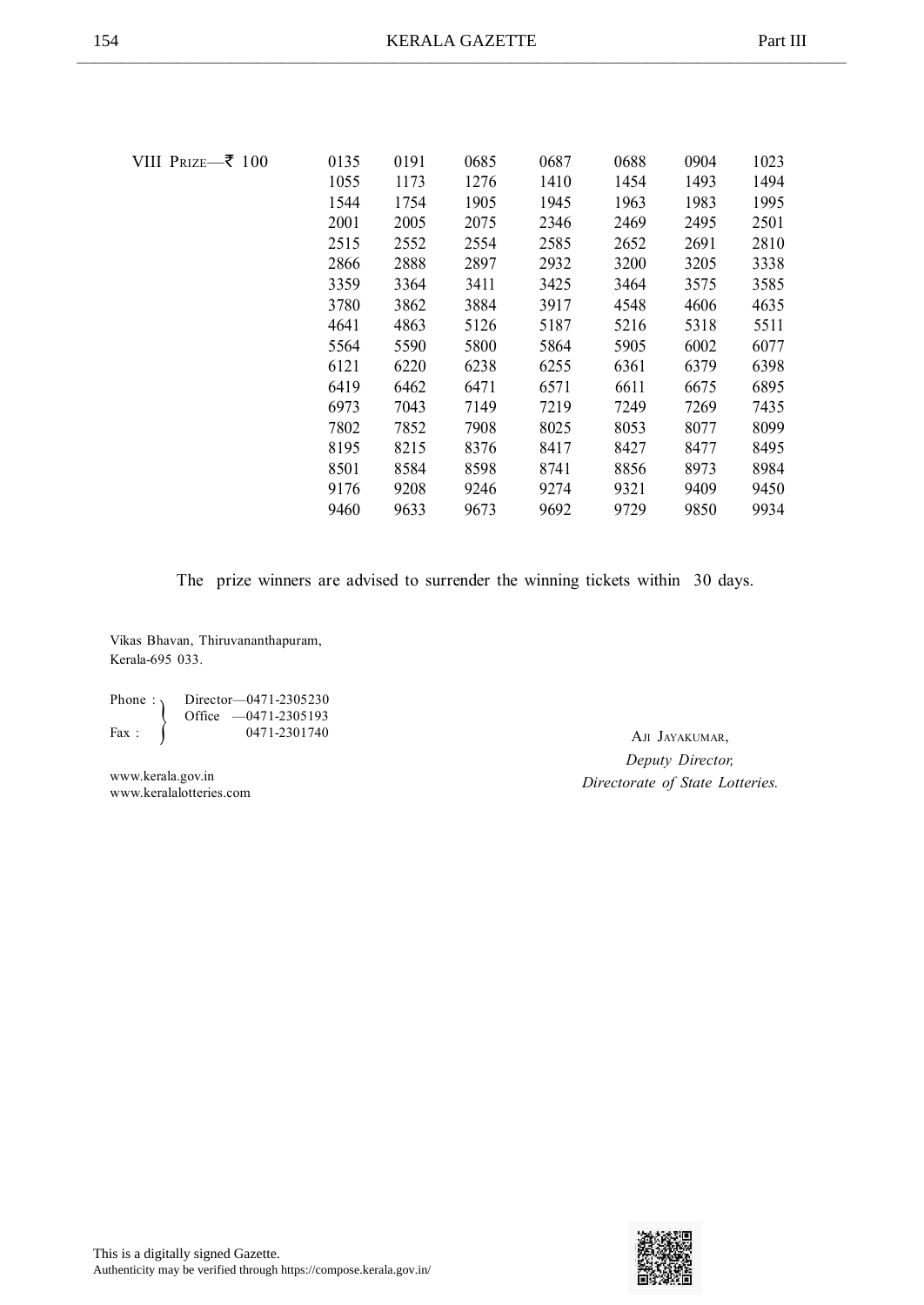No. Pub.2/1/2021/SLTY. *29th December 2021.*

RESULTS OF AKSHAYA LOTTERY No. AK-530th DRAW HELD ON 29-12-2021, 3 P. M. AT GORKY BHAVAN, NEAR BAKERY JUNCTION, THIRUVANANTHAPURAM

| $\mathbf{I}$<br>PRIZE—₹ 70,00,000           | $AW=226836$ (Kollam)                                                                                                |
|---------------------------------------------|---------------------------------------------------------------------------------------------------------------------|
| CONSOLATION PRIZE— $\bar{\mathbf{z}}$ 8,000 | AN—226836 AO—226836 AP—226836 AR—226836<br>AS-226836 AT-226836 AU-226836 AV-226836<br>AX-226836 AY-226836 AZ-226836 |
| II PRIZE— $\bar{z}$ 5,00,000                | $AT - 260745$ (Kottayam)                                                                                            |
| III PRIZE—₹ 1,00,000                        | $AN-312763$ (Pattambi)                                                                                              |
|                                             | AO-375033 (Ernakulam)                                                                                               |
|                                             | $AP - 254881$ (Kottayam)                                                                                            |
|                                             | AR—554013 (Moovattupuzha)                                                                                           |
|                                             | $AS - 208921$ (Wayanadu)                                                                                            |
|                                             | $AT - 743069$ (Chittur)                                                                                             |
|                                             | AU—403481 (Kollam)                                                                                                  |
|                                             | AV-741885 (Kollam)                                                                                                  |
|                                             | AW-376597 (Ernakulam)                                                                                               |
|                                             | AX-654000 (Kayamkulam)                                                                                              |
|                                             | $AY$ -265795 (Malappuram)                                                                                           |
|                                             | $AZ - 219002$ (Kollam)                                                                                              |

| IV PRIZE—₹ 5,000                  | 0520 | 0881 | 1079 | 2217 | 2556 | 3533 | 4735 |
|-----------------------------------|------|------|------|------|------|------|------|
|                                   | 4903 | 5978 | 6225 | 6428 | 6498 | 6984 | 7195 |
|                                   | 7317 | 8438 | 8854 | 8997 |      |      |      |
| PRIZE—₹ 2,000<br>V                | 1377 | 2865 | 3241 | 3309 | 3917 | 4956 | 9268 |
| VI PRIZE—₹ 1,000                  | 0037 | 0049 | 0090 | 1501 | 1677 | 1738 | 1810 |
|                                   | 1921 | 2543 | 3531 | 3978 | 4228 | 4462 | 5260 |
|                                   | 5660 | 5871 | 6162 | 6609 | 7775 | 7800 | 7803 |
|                                   | 7884 | 7965 | 8469 | 9783 | 9828 |      |      |
| VII PRIZE- $\bar{\mathbf{z}}$ 500 | 0161 | 0185 | 0394 | 0493 | 1011 | 1051 | 1073 |
|                                   | 1274 | 1298 | 1385 | 1404 | 1514 | 1809 | 1851 |
|                                   | 2079 | 2331 | 2529 | 2803 | 2828 | 3013 | 3024 |
|                                   | 3111 | 3297 | 3323 | 3499 | 3506 | 3646 | 3775 |
|                                   | 3812 | 3920 | 3924 | 4049 | 4292 | 4304 | 4324 |
|                                   | 4461 | 4853 | 5123 | 5242 | 5537 | 5800 | 6228 |
|                                   | 6378 | 6513 | 6518 | 6721 | 6813 | 6863 | 6967 |
|                                   | 7012 | 7016 | 7261 | 7670 | 7786 | 7813 | 7996 |
|                                   | 8114 | 8125 | 8576 | 8629 | 9037 | 9144 | 9411 |
|                                   | 9442 | 9445 | 9523 | 9659 | 9666 | 9679 | 9736 |
|                                   | 9762 | 9850 |      |      |      |      |      |
| VIII Prize—₹ 100                  | 0006 | 0045 | 0229 | 0321 | 0333 | 0349 | 0448 |
|                                   |      |      |      |      |      |      |      |



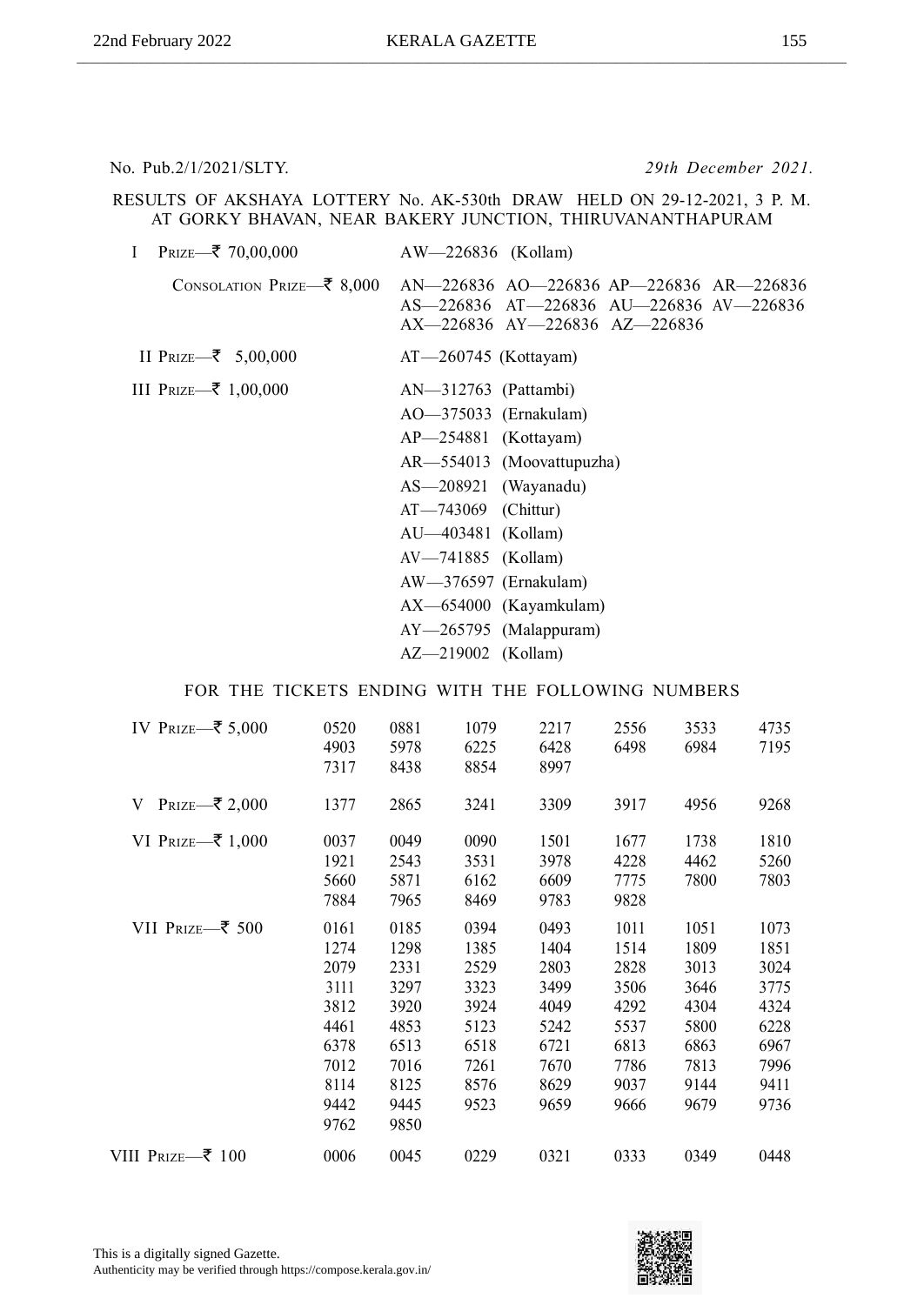| 0767 | 0889 | 0893 | 0959 | 1055 | 1067 | 1163 |
|------|------|------|------|------|------|------|
| 1220 | 1310 | 1376 | 1391 | 1414 | 1518 | 1630 |
| 1654 | 1657 | 1664 | 1700 | 1732 | 1764 | 1773 |
| 1988 | 2032 | 2071 | 2135 | 2167 | 2252 | 2305 |
| 2390 | 2404 | 2600 | 2725 | 2875 | 2896 | 3191 |
| 3224 | 3302 | 3424 | 3482 | 3515 | 3537 | 3656 |
| 3845 | 3893 | 4070 | 4085 | 4147 | 4203 | 4267 |
| 4350 | 4482 | 4571 | 4742 | 4944 | 5042 | 5050 |
| 5093 | 5309 | 5567 | 5609 | 5624 | 5731 | 5840 |
| 5869 | 5894 | 6003 | 6039 | 6070 | 6076 | 6156 |
| 6201 | 6233 | 6273 | 6280 | 6293 | 6501 | 6515 |
| 6622 | 6706 | 6725 | 6854 | 6895 | 7251 | 7276 |
| 7289 | 7348 | 7514 | 7672 | 7709 | 7729 | 7861 |
| 7923 | 7991 | 8140 | 8192 | 8226 | 8373 | 8475 |
| 8524 | 8637 | 8688 | 8795 | 8805 | 8838 | 8930 |
| 9113 | 9176 | 9202 | 9222 | 9225 | 9316 | 9381 |
| 9444 | 9569 | 9911 | 9940 |      |      |      |
|      |      |      |      |      |      |      |

Vikas Bhavan, Thiruvananthapuram, Kerala-695 033.

| Phone: $\lambda$ | Director-0471-2305230  |
|------------------|------------------------|
|                  | Office $-0471-2305193$ |
| $\text{Fax}$ :   | 0471-2301740           |

www.kerala.gov.in www.keralalotteries.com

AJI JAYAKUMAR, *Deputy Director, Directorate of State Lotteries.*

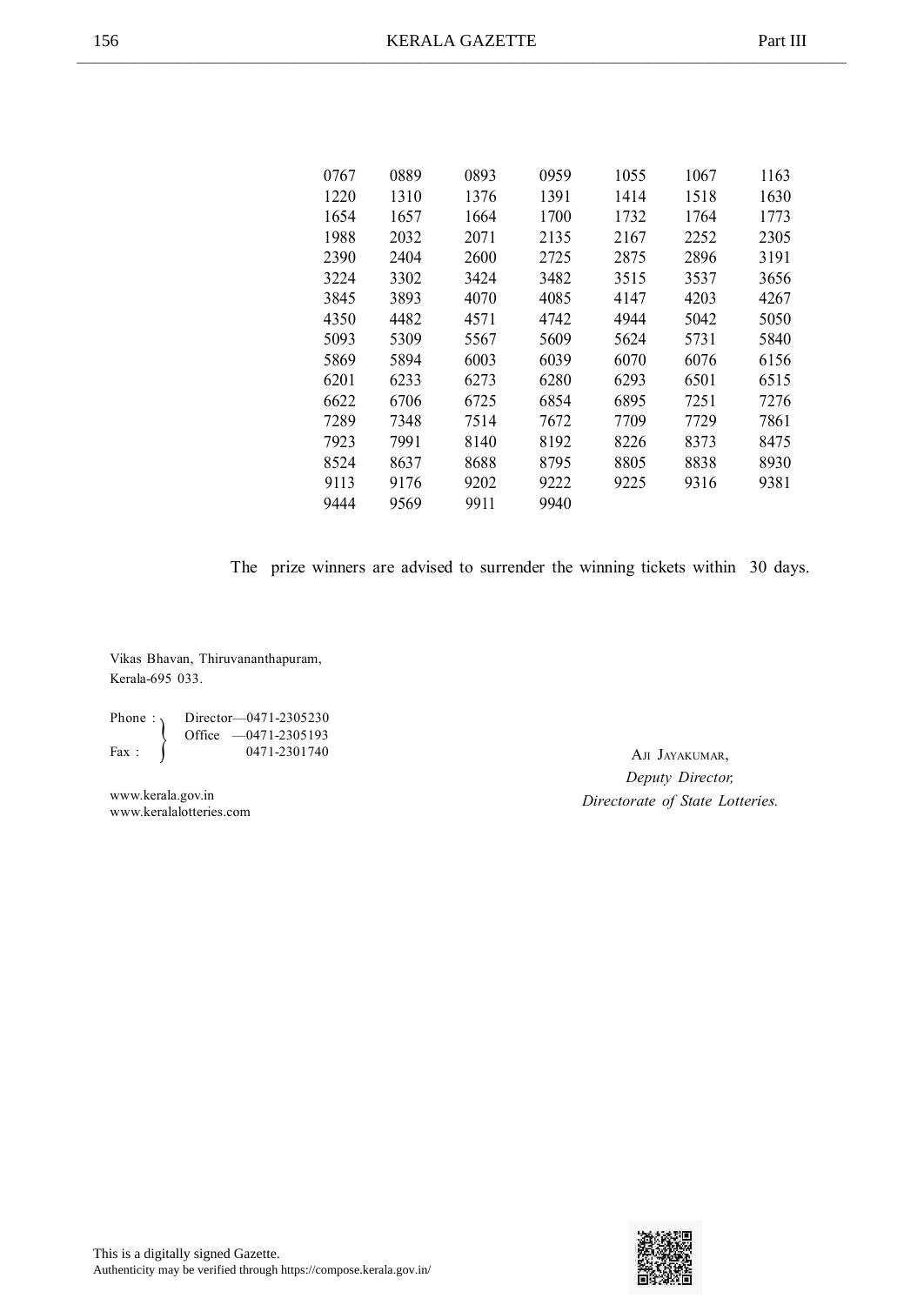No. Pub.2/1/2021/SLTY *30th December 2021.*

RESULTS OF KARUNYA PLUS LOTTERY No. KN-401st DRAW HELD ON 30-12-2021, 3 P. M. AT GORKY BHAVAN, NEAR BAKERY JUNCTION, THIRUVANANTHAPURAM

| I PRIZE $\overline{\mathcal{F}}$ 80,00,000    | PW-256951 (Kollam)                                                                                                                                                                                                                                                                                            |
|-----------------------------------------------|---------------------------------------------------------------------------------------------------------------------------------------------------------------------------------------------------------------------------------------------------------------------------------------------------------------|
| CONSOLATION PRIZE- $\bar{\mathfrak{c}}$ 8,000 | $PN - 256951$<br>PO-256951 PP-256951<br>PR—256951 PS—256951<br>$PT - 256951$<br>PU-256951 PV-256951<br>PX-256951<br>PY-256951 PZ-256951                                                                                                                                                                       |
| II PRIZE $\rightarrow$ 10,00,000              | PT-445539 (Palakkad)                                                                                                                                                                                                                                                                                          |
| III PRIZE $\overline{\mathbf{z}}$ 1,00,000    | PN-378451 (Kozhikkode)<br>PO-916871 (Kattappana)<br>PP-353875 (Kanhangad)<br>PR-572275 (Eranakulam)<br>PS-298409 (Moovattupuzha)<br>PT-357772 (Malappuram)<br>PU-793944 (Guruvayoor)<br>PV-173635 (Idukki)<br>PW-918241 (Punalur)<br>$PX$ -768011 (Payyannur)<br>PY-770988 (Thrissur)<br>PZ-584041 (Wayanadu) |

| IV PRIZE—₹ 5,000                      | 0223 | 0328 | 0630 | 1286 | 1413 | 1417 | 2814 |
|---------------------------------------|------|------|------|------|------|------|------|
|                                       | 4536 | 5200 | 5240 | 5861 | 6367 | 6873 | 7012 |
|                                       | 7566 | 7674 | 8247 | 8826 |      |      |      |
| V PRIZE—₹ 1,000                       | 0135 | 0153 | 0228 | 0261 | 0770 | 1674 | 1777 |
|                                       | 2141 | 2215 | 2443 | 2884 | 3221 | 3678 | 4164 |
|                                       | 4230 | 4234 | 4463 | 4473 | 4590 | 5045 | 5074 |
|                                       | 5256 | 5439 | 5684 | 5815 | 6066 | 6369 | 6482 |
|                                       | 6839 | 7192 | 7777 | 8836 | 9242 | 9497 |      |
|                                       |      |      |      |      |      |      |      |
| VI PRIZE $\overline{\mathcal{F}}$ 500 | 0006 | 0013 | 0033 | 0255 | 0483 | 0503 | 0820 |
|                                       | 0948 | 1717 | 1811 | 2149 | 2260 | 2323 | 2383 |

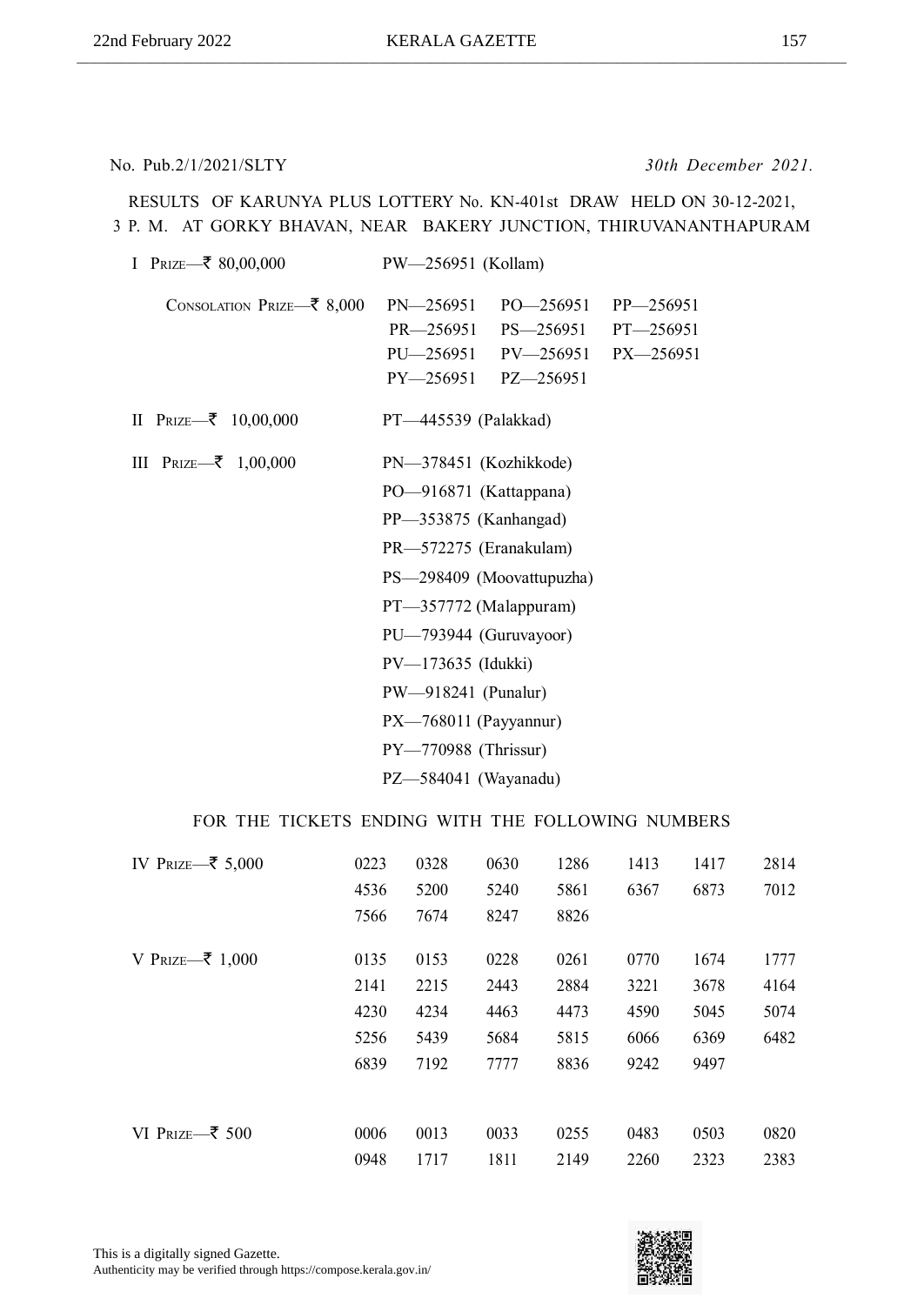|                 | 2553 | 2802 | 2979 | 3344 | 3375 | 3445 | 3617 |
|-----------------|------|------|------|------|------|------|------|
|                 | 3627 | 3728 | 3859 | 4339 | 4551 | 4727 | 4752 |
|                 | 4804 | 4812 | 4925 | 4976 | 5137 | 5146 | 5212 |
|                 | 5402 | 5427 | 5585 | 5587 | 5805 | 5856 | 5896 |
|                 | 5900 | 6265 | 6442 | 6464 | 6475 | 6613 | 6616 |
|                 | 6650 | 6869 | 6887 | 6920 | 6990 | 7007 | 7119 |
|                 | 7134 | 7341 | 7401 | 7786 | 8028 | 8153 | 8186 |
|                 | 8213 | 8271 | 8564 | 8635 | 8825 | 8846 | 8906 |
|                 | 8970 | 9015 | 9169 | 9254 | 9429 | 9481 | 9539 |
|                 | 9709 | 9848 | 9861 |      |      |      |      |
| VII Prize—₹ 100 | 0127 | 0623 | 0772 | 0788 | 0789 | 0901 | 1048 |
|                 | 1201 | 1343 | 1355 | 1474 | 1589 | 1596 | 1603 |
|                 | 1613 | 1711 | 1894 | 1917 | 2043 | 2065 | 2069 |
|                 | 2192 | 2208 | 2342 | 2455 | 2472 | 2477 | 2704 |
|                 | 2909 | 3014 | 3083 | 3106 | 3129 | 3231 | 3256 |
|                 | 3374 | 3478 | 3608 | 3675 | 3710 | 3771 | 3855 |
|                 | 3907 | 4007 | 4084 | 4324 | 4340 | 4348 | 4379 |
|                 | 4390 | 4537 | 4586 | 4669 | 4946 | 4955 | 5159 |
|                 | 5234 | 5292 | 5455 | 5468 | 5485 | 5614 | 5725 |
|                 | 5753 | 5832 | 5849 | 5901 | 5905 | 6063 | 6147 |
|                 | 6223 | 6262 | 6469 | 6540 | 6551 | 6579 | 6595 |
|                 | 6624 | 6727 | 6735 | 6736 | 6843 | 6861 | 7025 |
|                 | 7403 | 7532 | 7596 | 7624 | 7731 | 7769 | 7828 |
|                 | 7848 | 7904 | 7996 | 8145 | 8194 | 8202 | 8227 |
|                 | 8287 | 8291 | 8384 | 8451 | 8519 | 8593 | 8600 |
|                 | 8622 | 8885 | 9388 | 9456 | 9549 | 9629 | 9639 |
|                 | 9652 | 9685 | 9706 | 9726 | 9754 | 9763 | 9771 |
|                 | 9847 | 9867 | 9932 | 9942 | 9971 | 9973 | 9988 |

Vikas Bhavan, Thiruvananthapuram, Kerala-695 033.

 $\left\{ \right.$ Phone : ) Director - 0471-2305230 Office —0471-2305193 Fax :  $\bigcup$  0471-2301740

www.keralalotteries.com

AJI JAYAKUMAR, *Deputy Director, Directorate of State Lotteries.* www.kerala.gov.in

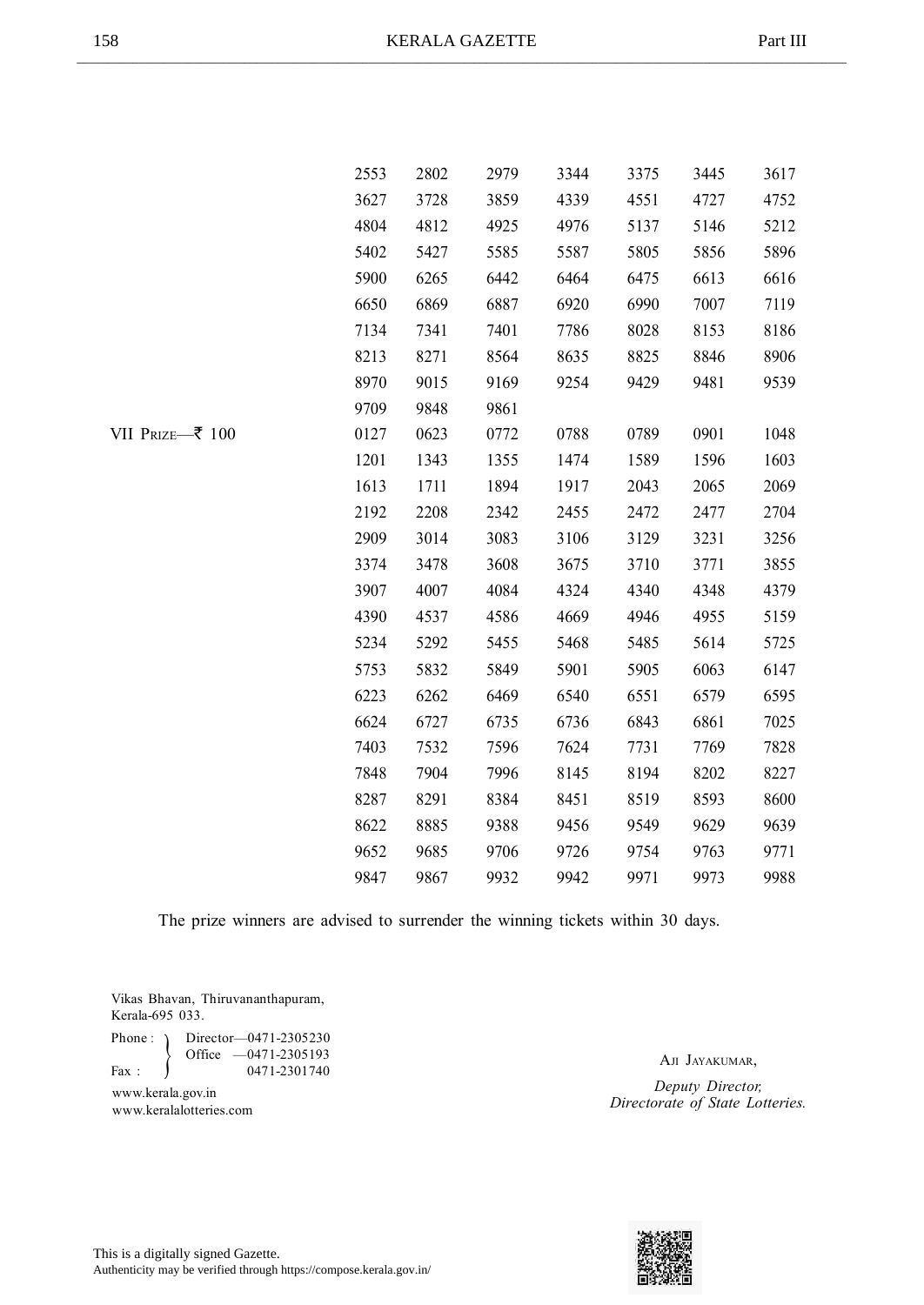#### No. Pub. SLTY/1/2021-PUB2. *31st December 2021.*

#### RESULTS OF NIRMAL LOTTERY No. NR–257th DRAW HELD ON 31-12-2021 AT 3 P. M. GORKY BHAVAN, NEAR BAKERY JUNCTION, THIRUVANANTHAPURAM

| I<br>PRIZE—₹ 70,00,000                          | NN—608798 (Thrissur)                             |                                                  |                                     |
|-------------------------------------------------|--------------------------------------------------|--------------------------------------------------|-------------------------------------|
| CONSOLATION PRIZE $\overline{\mathbf{z}}$ 8,000 | NO-608798<br>NS-608798<br>NV-608798<br>NY-608798 | NP-608798<br>NT-608798<br>NW-608798<br>NZ-608798 | NR-608798<br>NU-608798<br>NX-608798 |
| II PRIZE $-$ ₹ 10,00,000                        | NV-705061                                        | (Cherthala)                                      |                                     |
| III PRIZE—₹ 1,00,000                            | NN-257784                                        | (Kollam)                                         |                                     |
|                                                 | NO-415004                                        | (Ernakulam)                                      |                                     |
|                                                 | $NP - 640331$                                    | (Guruvayoor)                                     |                                     |
|                                                 |                                                  | NR-358722 (Malappuram)                           |                                     |
|                                                 | NS-366702                                        | (Thiruvananthapuram)                             |                                     |
|                                                 | NT-550616                                        | (Kottayam)                                       |                                     |
|                                                 | NU-217589                                        | (Kottayam)                                       |                                     |
|                                                 | NV-773094                                        | (Palakkad)                                       |                                     |
|                                                 |                                                  | NW-476931 (Pathanamthitta)                       |                                     |
|                                                 | NX-100957                                        | (Kannur)                                         |                                     |
|                                                 | NY-825081                                        | (Pathanamthitta)                                 |                                     |
|                                                 |                                                  |                                                  |                                     |

NZ—382042 (Ernakulam)

| IV Prize $\overline{\mathcal{F}}$ 5,000 | 0372<br>2381<br>9184                         | 0949<br>2581<br>9854                         | 1267<br>2739                                 | 1393<br>2762                                 | 1469<br>3783                                 | 1831<br>5487                                 | 2126<br>5630                                 | 2325<br>5990                                 |
|-----------------------------------------|----------------------------------------------|----------------------------------------------|----------------------------------------------|----------------------------------------------|----------------------------------------------|----------------------------------------------|----------------------------------------------|----------------------------------------------|
| V PRIZE $ \bar{\tau}$ 1,000             | 0163<br>1642<br>5036<br>6942<br>8845         | 0816<br>1810<br>5347<br>7002<br>9154         | 1193<br>2067<br>5776<br>7312<br>9195         | 1205<br>2241<br>6301<br>7321<br>9290         | 1263<br>2401<br>6333<br>7402                 | 1293<br>2418<br>6342<br>8050                 | 1354<br>3141<br>6377<br>8158                 | 1383<br>4134<br>6765<br>8821                 |
| VI PRIZE $\overline{\mathcal{Z}}$ 500   | 0235<br>1155<br>2537<br>3415<br>4542<br>5618 | 0319<br>1629<br>2731<br>3864<br>4670<br>5900 | 0609<br>1657<br>2793<br>4053<br>5001<br>6013 | 0708<br>1732<br>3234<br>4111<br>5017<br>6054 | 0727<br>1901<br>3239<br>4214<br>5021<br>6107 | 0874<br>2129<br>3311<br>4223<br>5085<br>6393 | 0961<br>2206<br>3349<br>4315<br>5189<br>6596 | 1112<br>2344<br>3409<br>4316<br>5442<br>7122 |